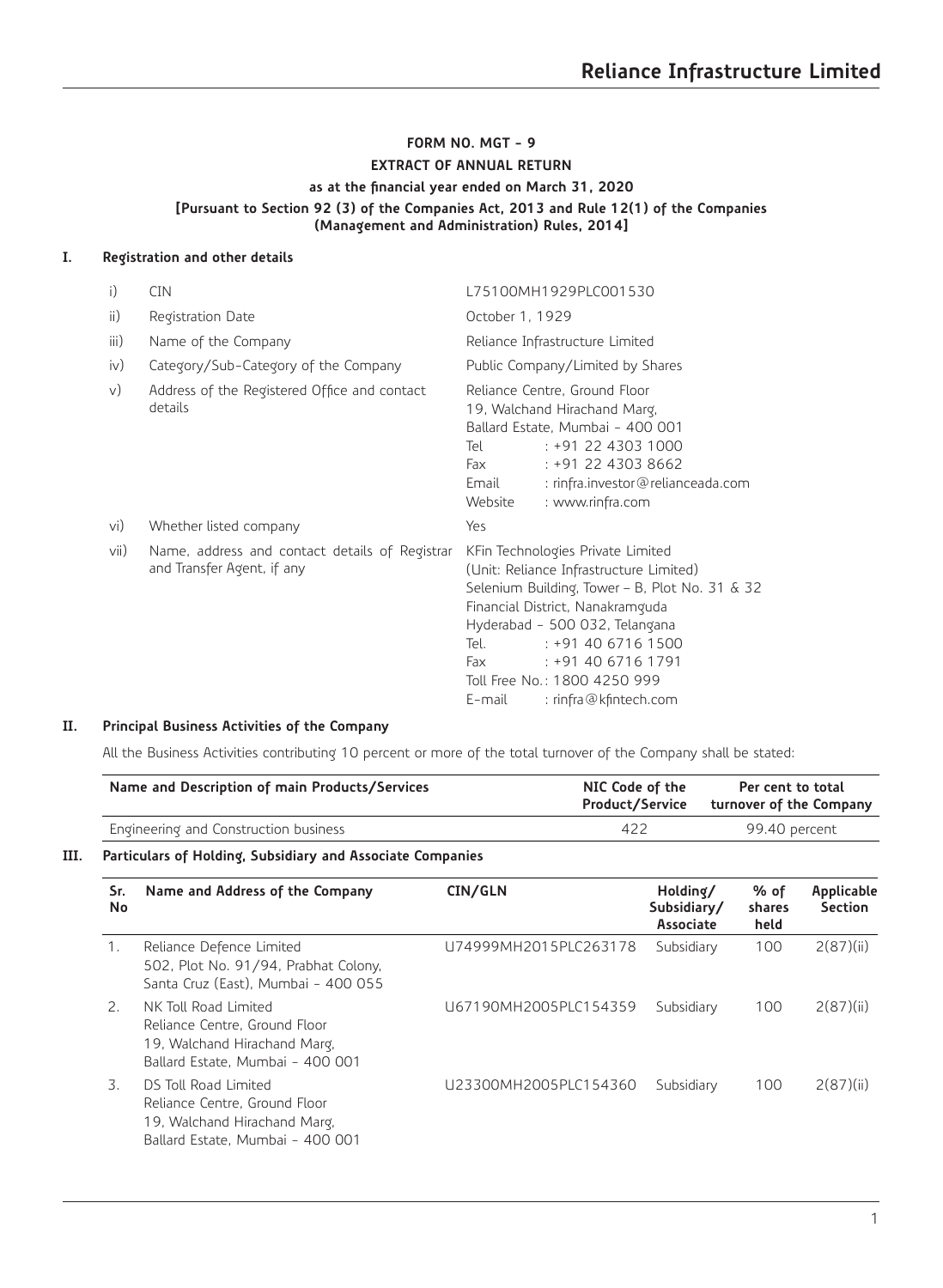| Sr.<br>No | Name and Address of the Company                                                                                                   | CIN/GLN               | Holding/<br>Subsidiary/<br>Associate | % of<br>shares<br>held | Applicable<br>Section |
|-----------|-----------------------------------------------------------------------------------------------------------------------------------|-----------------------|--------------------------------------|------------------------|-----------------------|
| 4.        | GF Toll Road Private Limited<br>Reliance Centre, Ground Floor<br>19, Walchand Hirachand Marg,<br>Ballard Estate, Mumbai - 400 001 | U74990MH2008PTC189112 | Subsidiary                           | 100                    | 2(87)(ii)             |
| 5.        | HK Toll Road Private Limited<br>Reliance Centre, Ground Floor<br>19, Walchand Hirachand Marg,<br>Ballard Estate, Mumbai - 400 001 | U45203MH2010PTC203370 | Subsidiary                           | 100                    | 2(87)(ii)             |
| 6.        | KM Toll Road Private Limited<br>Reliance Centre, Ground Floor<br>19, Walchand Hirachand Marg,<br>Ballard Estate, Mumbai - 400 001 | U45203MH2010PTC199705 | Subsidiary                           | 100                    | 2(87)(ii)             |
| 7.        | PS Toll Road Private Limited<br>Reliance Centre, Ground Floor<br>19, Walchand Hirachand Marg,<br>Ballard Estate, Mumbai - 400 001 | U45203MH2010PTC199879 | Subsidiary                           | 74                     | 2(87)(ii)             |
| 8.        | DA Toll Road Private Limited<br>Reliance Centre, Ground Floor<br>19, Walchand Hirachand Marg,<br>Ballard Estate, Mumbai - 400 001 | U45203MH2010PTC203502 | Subsidiary                           | 100                    | 2(87)(ii)             |
| 9.        | SU Toll Road Private Limited<br>Reliance Centre, Ground Floor<br>19, Walchand Hirachand Marg,<br>Ballard Estate, Mumbai - 400 001 | U74999MH2007PTC169145 | Subsidiary                           | 100                    | 2(87)(ii)             |
| 10.       | TD Toll Road Private Limited<br>H Block, 1 <sup>st</sup> Floor,<br>Dhirubhai Ambani Knowledge City,<br>Navi Mumbai - 400 710      | U45400MH2007PTC169141 | Subsidiary                           | 100                    | 2(87)(ii)             |
| 11.       | TK Toll Road Private Limited<br>Reliance Centre, Ground Floor<br>19, Walchand Hirachand Marg,<br>Ballard Estate, Mumbai - 400 001 | U45203MH2007PTC169208 | Subsidiary                           | 100                    | 2(87)(ii)             |
| 12.       | JR Toll Road Private Limited<br>Reliance Centre, Ground Floor<br>19, Walchand Hirachand Marg,<br>Ballard Estate, Mumbai - 400 001 | U45203MH2009PTC197721 | Subsidiary                           | 100                    | 2(87)(ii)             |
| 13.       | <b>BSES Yamuna Power Limited</b><br>Shakti Kiran Building, Karkardooma,<br>Delhi - 110 092                                        | U40109DL2001PLC111525 | Subsidiary                           | 51                     | 2(87)(ii)             |
| 14.       | BSES Rajdhani Power Limited<br>BSES Bhawan, Nehru Place, Delhi - 110 019                                                          | U40109DL2001PLC111527 | Subsidiary                           | 51                     | 2(87)(ii)             |
| 15.       | <b>BSES Kerala Power Limited</b><br>165, Combined Cycle Power Plant,<br>Udyogmandal P O Kochi,<br>Ernakulam - 683 501             | U40105KL1996PLC010257 | Subsidiary                           | 100                    | 2(87)(ii)             |
| 16        | Reliance Property Developers Private Limited<br>502, Plot No.91/94, Prabhat Colony,<br>Santacruz (East), Mumbai - 400 055         | U70100MH2016PTC280605 | Subsidiary                           | 100                    | 2(87)(ii)             |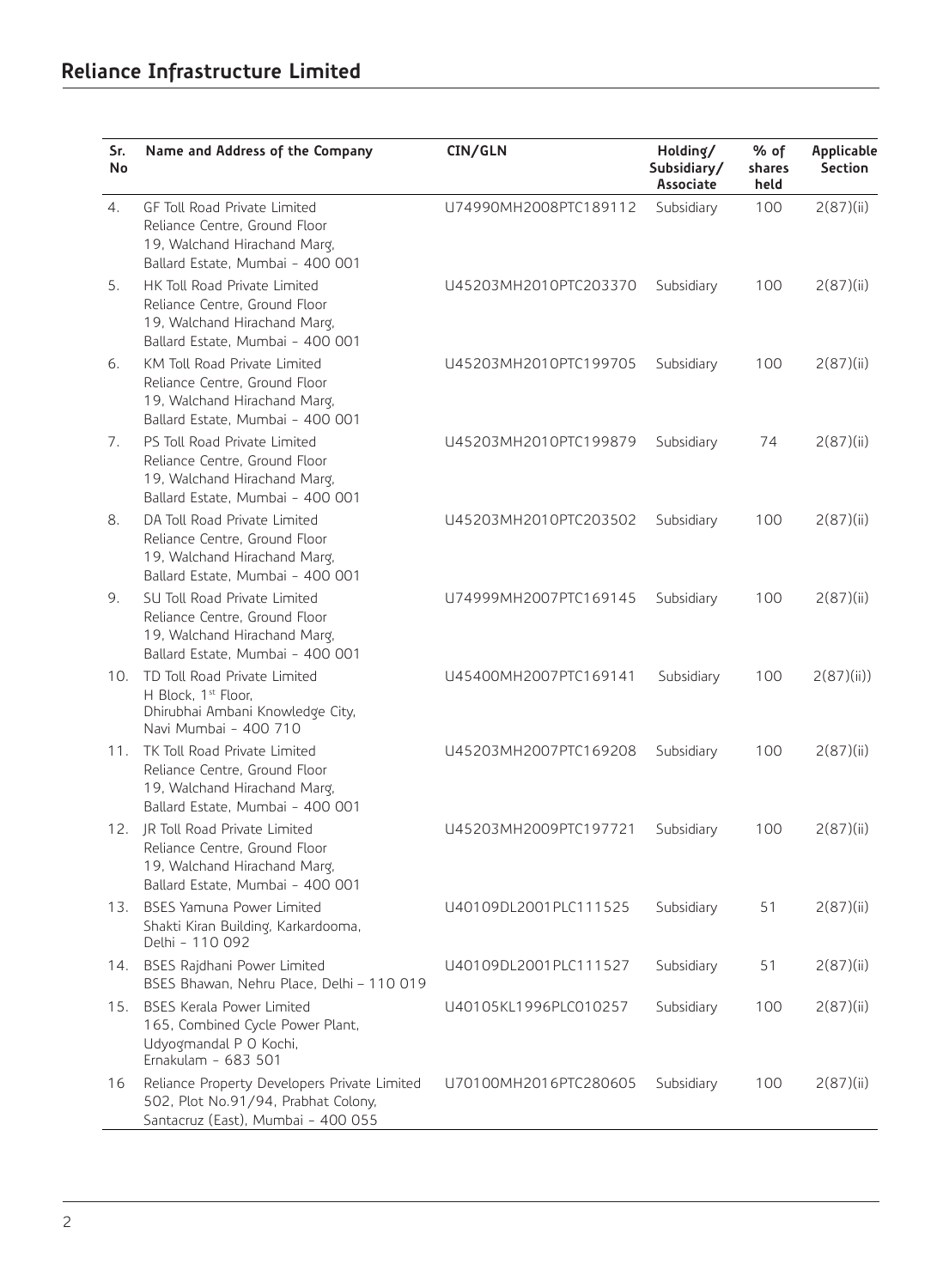| Sr.<br>No | Name and Address of the Company                                                                                                                  | CIN/GLN               | Holding/<br>Subsidiary/<br>Associate | % of<br>shares<br>held | Applicable<br>Section |
|-----------|--------------------------------------------------------------------------------------------------------------------------------------------------|-----------------------|--------------------------------------|------------------------|-----------------------|
| 17.       | Reliance Energy Limited<br>502, Plot No. 91/94, Prabhat Colony,<br>Santacruz (East), Mumbai - 400 055                                            | U40107MH2015PLC271146 | Subsidiary                           | 100                    | 2(87)(ii)             |
| 18.       | Reliance E-Generation and Management<br>Private Limited<br>502, Plot No. 91/94, Prabhat Colony,<br>Santacruz (East), Mumbai - 400 055            | U40103MH2016PTC274871 | Subsidiary                           | 100                    | 2(87)(ii)             |
| 19.       | Reliance Energy Trading Limited<br>Reliance Centre, Ground Floor<br>19, Walchand Hirachand Marg,<br>Ballard Estate, Mumbai - 400 001             | U40109MH2003PLC141376 | Subsidiary                           | 100                    | 2(87)(ii)             |
| 20.       | Mumbai Metro One Private Limited<br>Mumbai Metro One Depot, DN Nagar,<br>J.P. Road, 4 Bunglows, Andheri (West),<br>Mumbai - 400 053              | U45201MH2006PTC166433 | Subsidiary                           | 69                     | 2(87)(ii)             |
| 21.       | <b>CBD Tower Private Limited</b><br>6-3-1090/A, Raj Bhavan Road, Camus Capri<br>Apartments, Hyderabad - 500 082, Telangana                       | U64203TG2008PTC059255 | Subsidiary                           | 89                     | 2(87)(ii)             |
| 22.       | Reliance Smart Cities Limited<br>502, Plot No. 91/94, Prabhat Colony,<br>Santacruz (East), Mumbai - 400 055                                      | U74120MH2015PLC266840 | Subsidiary                           | 100                    | 2(87)(ii)             |
| 23.       | Parbati Koldam Transmission Company Limited<br>5 <sup>th</sup> floor, FF-1A JMD Galleria, Sector-48,<br>Sohna Road, Gurgaon - 122 018            | U40108HR2002PLC071677 | Subsidiary                           | 74                     | 2(87)(ii)             |
| 24.       | Reliance Power Transmission Limited<br>Reliance Centre, Ground Floor<br>19, Walchand Hirachand Marg,<br>Ballard Estate, Mumbai - 400 001         | U40109MH2003PLC141375 | Subsidiary                           | 100                    | 2(87)(ii)             |
| 25.       | Talcher II Transmission Company Limited<br>5 <sup>th</sup> Floor, JMD Galleria, Sector-48,<br>Sohna Road, Gurgaon - 122 018                      | U64203HR2007PLC052110 | Step down<br>Subsidiary              | 100                    | 2(87)(ii)             |
| 26.       | North Karanpura Transmission Company<br>Limited<br>5 <sup>th</sup> Floor, JMD Galleria, Sector-48,<br>Sohna Road, Gurgaon - 122 018              | U40101HR2007PLC052109 | Step down<br>Subsidiary              | 100                    | 2(87)(ii)             |
| 27.       | Reliance Cruise And Terminals Limited<br>502, Plot No. 91/94, Prabhat Colony,<br>Santacruz (East), Mumbai - 400 055                              | U75210MH2016PLC273310 | Subsidiary                           | 100                    | 2(87)(ii)             |
| 28.       | Utility Infrastructure & Works Private Limited<br>H Block, 1st Floor,<br>Dhirubhai Ambani Knowledge City,<br>Navi Mumbai - 400 710               | U26950MH2010PTC211485 | Subsidiary                           | 100                    | 2(87)(ii)             |
| 29.       | Reliance Cement Corporation Private Limited<br>Reliance Centre, Ground Floor<br>19, Walchand Hirachand Marg,<br>Ballard Estate, Mumbai - 400 001 | U26940MH2008PTC217838 | Subsidiary                           | 100                    | 2(87)(ii)             |
| 30.       | Reliance Armaments Limited<br>502, Plot No. 91/94, Prabhat Colony,<br>Santacruz (East), Mumbai - 400 055                                         | U75302MH2017PLC301837 | Subsidiary                           | 100                    | 2(87)(ii)             |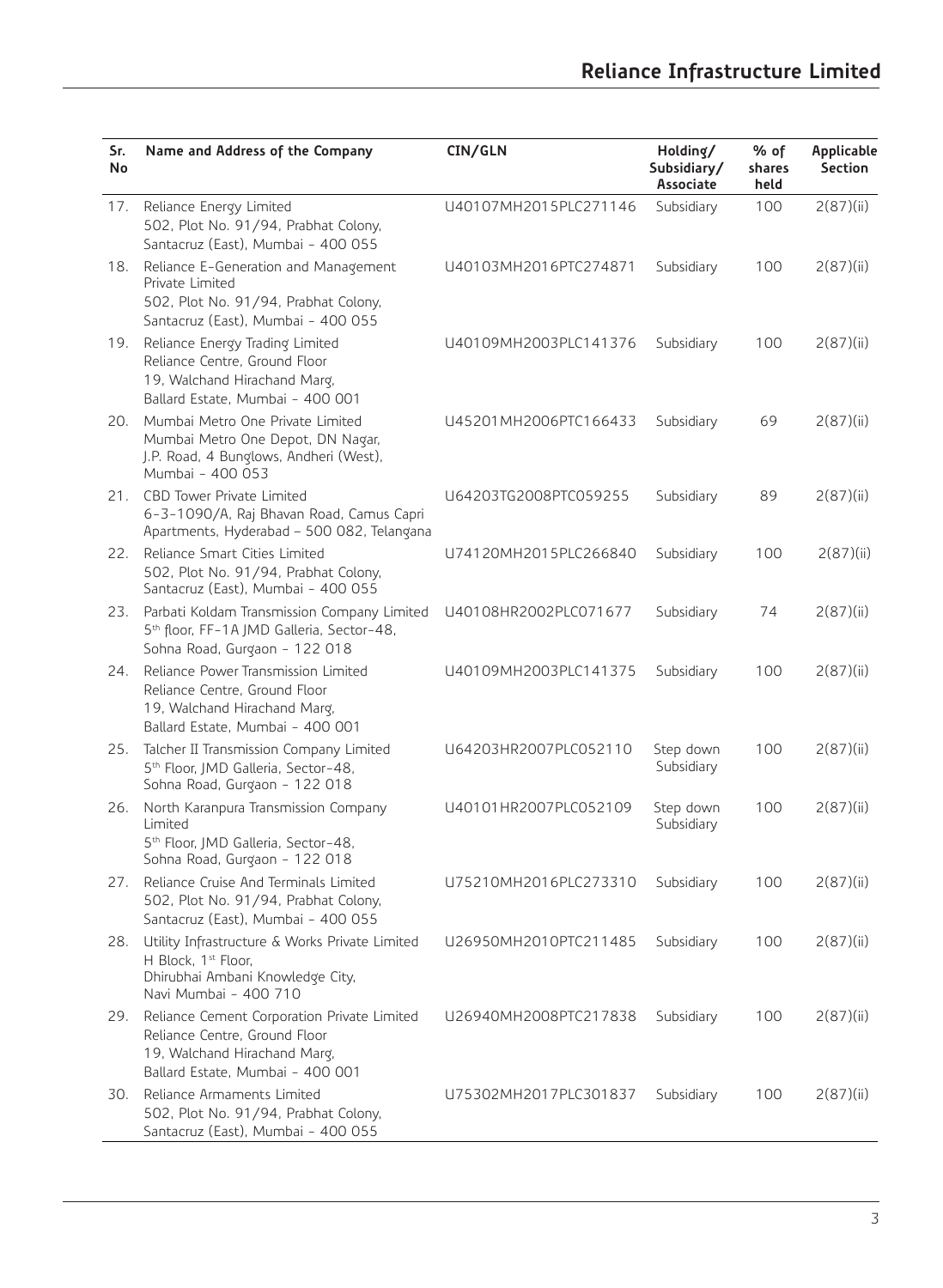| Sr.<br>No | Name and Address of the Company                                                                                                                                      | CIN/GLN               | Holding/<br>Subsidiary/<br>Associate | % of<br>shares<br>held              | Applicable<br>Section |
|-----------|----------------------------------------------------------------------------------------------------------------------------------------------------------------------|-----------------------|--------------------------------------|-------------------------------------|-----------------------|
| 31.       | Reliance Ammunition Limited<br>502, Plot No. 91/94, Prabhat Colony,<br>Santacruz (East), Mumbai - 400 055                                                            | U75302MH2017PLC302290 | Subsidiary                           | 100                                 | 2(87)(ii)             |
| 32.       | Reliance Velocity Limited<br>502, Plot No. 91/94, Prabhat Colony,<br>Santacruz (East), Mumbai - 400 055                                                              | U45101MH2018PLC305170 | Subsidiary                           | 100                                 | 2(87)(ii)             |
| 33.       | Reliance Airport Developers Limited<br>Reliance Centre, Ground Floor<br>19, Walchand Hirachand Marg,<br>Ballard Estate, Mumbai - 400 001                             | U45309MH2004PLC147532 | Subsidiary                           | 65.21                               | 2(87)(ii)             |
|           | 34. Latur Airport Limited<br>Reliance Centre, Ground Floor<br>19, Walchand Hirachand Marg,<br>Ballard Estate, Mumbai - 400 001                                       | U74200MH2009PLC196115 | Step down-<br>Subsidiary             | 74.24                               | 2(87)(ii)             |
| 35.       | Nanded Airport Limited<br>Reliance Centre, Ground Floor<br>19, Walchand Hirachand Marg,<br>Ballard Estate, Mumbai - 400 001                                          | U74200MH2009PLC196116 | Step down-<br>Subsidiary             | 74.24                               | 2(87)(ii)             |
| 36.       | Yavatmal Airport Limited<br>Reliance Centre, Ground Floor<br>19, Walchand Hirachand Marg,<br>Ballard Estate, Mumbai - 400 001                                        | U74200MH2009PLC196118 | Step down-<br>Subsidiary             | 74.24                               | 2(87)(ii)             |
| 37.       | Baramati Airport Limited<br>Reliance Centre, Ground Floor<br>19, Walchand Hirachand Marg,<br>Ballard Estate, Mumbai - 400 001                                        | U74200MH2009PLC196113 | Step down-<br>Subsidiary             | 74.24                               | 2(87)(ii)             |
| 38.       | Osmanabad Airport Limited<br>Reliance Centre, Ground Floor<br>19, Walchand Hirachand Marg,<br>Ballard Estate, Mumbai - 400 001                                       | U74200MH2009PLC196114 | Step down-<br>Subsidiary             | 74.24                               | 2(87)(ii)             |
| 39.       | Reliance Power Limited<br>Reliance Centre, Ground Floor<br>19, Walchand Hirachand Marg,<br>Ballard Estate, Mumbai - 400 001                                          | L40101MH1995PLC084687 | Associate<br>upto January<br>9,2020  | 17.52<br>upto<br>January 9,<br>2020 | 2(6)                  |
| 40.       | Metro One Operation Private Limited<br>A/102, 1st Floor, Datta Gurukrupa Co-op HSG<br>Soc Ltd, Near Plaza Cinema, N C Kelkar Road,<br>Dadar West, Mumbai - 400 028   | U60200MH2009PTC190650 | Associate                            | 30                                  | 2(6)                  |
|           | 41. Mumbai Metro Transport Private Limited<br>502, Plot No. 91/94, Prabhat Colony,<br>Santa Cruz (East), Mumbai - 400 055                                            | U60222MH2009PTC196739 | Associate                            | 48                                  | 2(6)                  |
| 42.       | Delhi Airport Metro Express Private Limited<br>Ground Floor, A Wing, Commercial Tower,<br>Radisson Blu Plaza, National Highway-8,<br>Mahipalpur, New Delhi - 110 037 | U74210DL2008PTC176177 | Subsidiary                           | 99.95                               | 2(6)                  |
| 43.       | Reliance Naval and Engineering Limited<br>Pipavav Port, Post Ucchaiya Via-Rajula,<br>Dist. Amreli 365 560, Gujarat                                                   | L35110GJ1997PLC033193 | Associate                            | 25.23                               | 2(6)                  |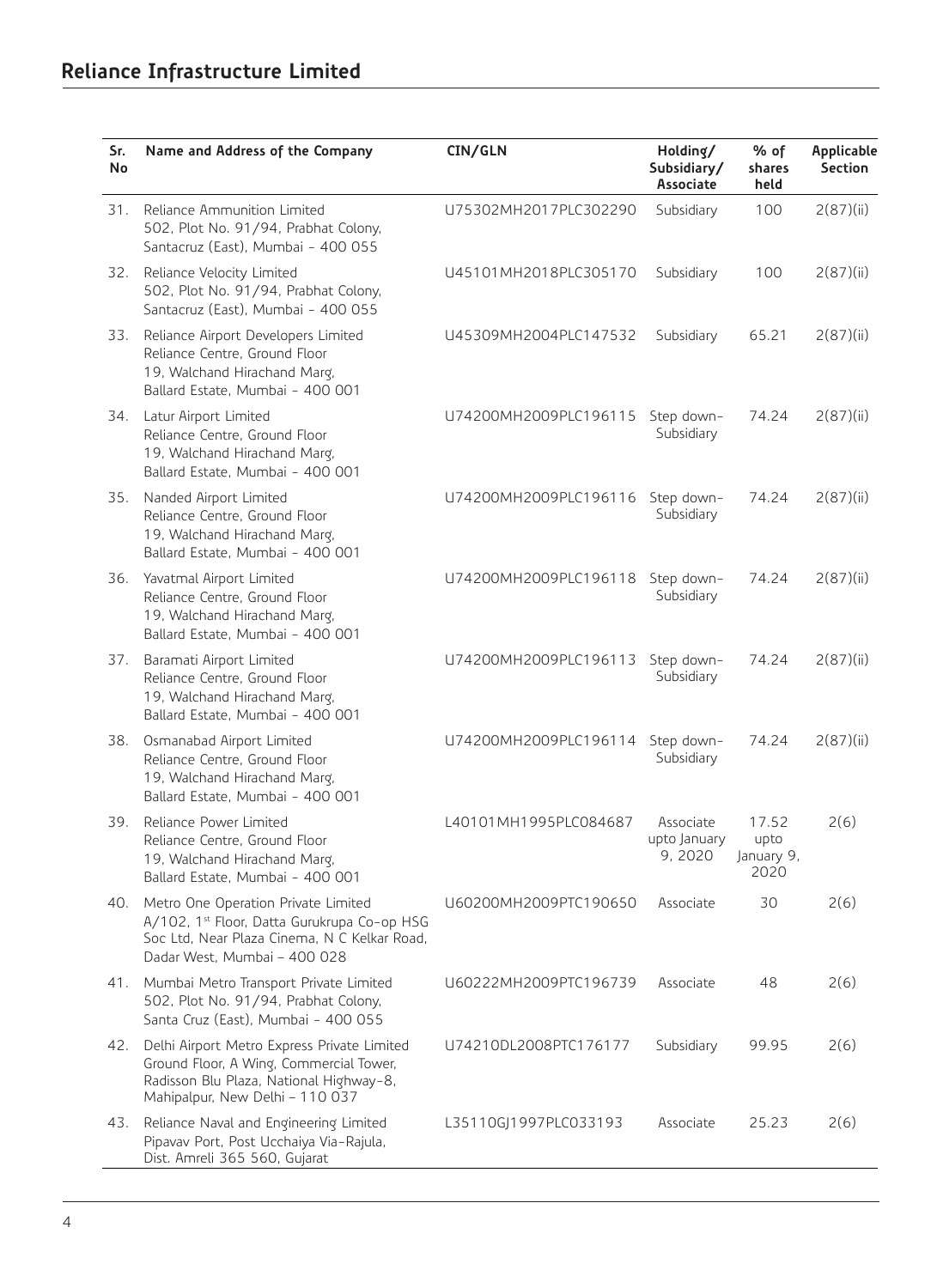| Sr.<br>No | Name and Address of the Company                                                                                                                  | CIN/GLN                             | Holding/<br>Subsidiary/<br><b>Associate</b> | % of<br>shares<br>held | <b>Applicable</b><br>Section |
|-----------|--------------------------------------------------------------------------------------------------------------------------------------------------|-------------------------------------|---------------------------------------------|------------------------|------------------------------|
| 44.       | Reliance Geothermal Power Private Limited<br>H Block, 1st Floor,<br>Dhirubhai Ambani Knowledge City,<br>Navi Mumbai - 400 710                    | U10101MH2010PTC209925               | Associate                                   | 25                     | 2(6)                         |
| 45.       | Tamil Nadu Industries Captive Power Company U93090TN1988PLC037507<br>Limited<br>No.15, Soundara Pandian Salai,<br>Ashok Nagar, Chennai - 600 083 |                                     | Joint Venture                               | 33.70                  | 2(6)                         |
| 46.       | Utility Powertech Limited<br>H Block, 1st Floor,<br>Dhirubhai Ambani Knowledge City,<br>Thane Belapur Road, Navi Mumbai - 400 710                | U45207MH1995PLC094719 Joint Venture |                                             | 19.80                  | 2(6)                         |
| 47.       | Reliance Defence Systems Private Limited<br>502, Plot No. 91/94, Prabhat Colony,<br>Santa Cruz (East), Mumbai - 400 055                          | U74999MH2014PTC260288               | Step down<br>Subsidiary                     | 100                    | 2(87)(ii)                    |
| 48.       | Reliance Defence and Aerospace Private<br>Limited<br>502, Plot No. 91/94, Prabhat Colony,<br>Santa Cruz (East), Mumbai - 400 055                 | U74999MH2014PTC260285               | Step down<br>Subsidiary                     | 100                    | 2(87)(ii)                    |
| 49.       | Reliance Defence Technologies Private Limited<br>502, Plot No. 91/94, Prabhat Colony,<br>Santa Cruz (East), Mumbai - 400 055                     | U74999MH2014PTC260286               | Step down<br>Subsidiary                     | 100                    | 2(87)(ii)                    |
| 50.       | Reliance SED Limited<br>502, Plot No. 91/94, Prabhat Colony,<br>Santa Cruz (East), Mumbai - 400 055                                              | U74999MH2015PLC263910               | Step down<br>Subsidiary                     | 100                    | 2(87)(ii)                    |
| 51.       | Reliance Propulsion Systems Limited<br>502, Plot No. 91/94, Prabhat Colony,<br>Santa Cruz (East), Mumbai - 400 055                               | U74999MH2015PLC263820               | Step down<br>Subsidiary                     | 100                    | 2(87)(ii)                    |
| 52.       | Reliance Defence Systems & Tech Limited<br>502, Plot No. 91/94, Prabhat Colony,<br>Santa Cruz (East), Mumbai - 400 055                           | U74999MH2015PLC263822               | Step down<br>Subsidiary                     | 100                    | 2(87)(ii)                    |
| 53.       | Reliance Defence Infrastructure Limited<br>502, Plot No. 91/94, Prabhat Colony,<br>Santa Cruz (East), Mumbai - 400 055                           | U74999MH2015PLC263816               | Step down<br>Subsidiary                     | 100                    | 2(87)(ii)                    |
|           | 54. Reliance Land Systems Limited<br>502, Plot No. 91/94, Prabhat Colony,<br>Santa Cruz (East), Mumbai - 400 055                                 | U74999MH2015PLC263818               | Step down<br>Subsidiary                     | 100                    | 2(87)(ii)                    |
|           | 55. Reliance Naval Systems Limited<br>502, Plot No. 91/94, Prabhat Colony,<br>Santa Cruz (East), Mumbai - 400 055                                | U74120MH2015PLC263884               | Step down<br>Subsidiary                     | 100                    | 2(87)(ii)                    |
| 56.       | Reliance Unmanned Systems Limited<br>502, Plot No. 91/94, Prabhat Colony,<br>Santa Cruz (East), Mumbai - 400 055                                 | U74120MH2015PLC263784               | Step down<br>Subsidiary                     | 100                    | 2(87)(ii)                    |
| 57.       | Reliance Aerostructure Limited<br>502, Plot No. 91/94, Prabhat Colony,<br>Santa Cruz (East), Mumbai - 400 055                                    | U74120MH2015PLC263781               | Step down<br>Subsidiary                     | 100                    | 2(87)(ii)                    |
| 58.       | Reliance Helicopters Limited<br>502, Plot No. 91/94, Prabhat Colony<br>Santa Cruz (East), Mumbai - 400 055                                       | U74999MH2015PLC263798               | Step down<br>Subsidiary                     | 100                    | 2(87)(ii)                    |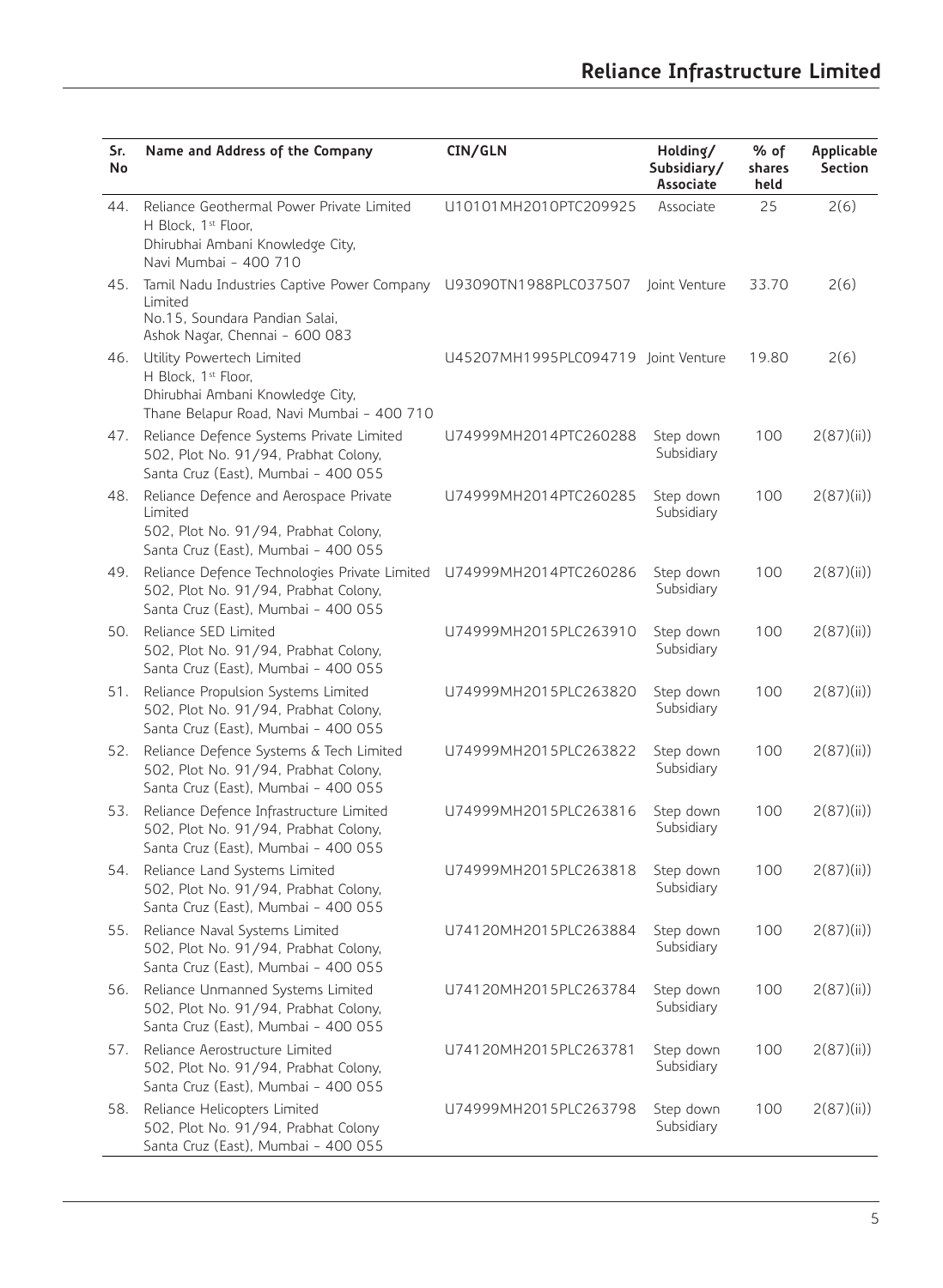| Sr.<br>No | Name and Address of the Company                                                                                                                                         | CIN/GLN                | Holding/<br>Subsidiary/<br><b>Associate</b> | % of<br>shares<br>held          | Applicable<br><b>Section</b> |
|-----------|-------------------------------------------------------------------------------------------------------------------------------------------------------------------------|------------------------|---------------------------------------------|---------------------------------|------------------------------|
| 59.       | Dassault Reliance Aerospace Limited<br>502, Plot No. 91/94, Prabhat Colony,<br>Santa Cruz (East), Mumbai - 400 055                                                      | U35999MH2017PLC291083  | Step down<br>Subsidiary                     | 51                              | 2(87)(ii)                    |
| 60.       | Reliance Aero Systems Private Limited<br>502, Plot No. 91/94, Prabhat Colony,<br>Santacruz (East), Mumbai - 400 055                                                     | U75302MH2016PTC288567  | Step down<br>Subsidiary                     | 100                             | 2(87)(ii)                    |
| 61.       | Thales Reliance Defence Systems Limited<br>502, Plot No. 91/94, Prabhat Colony,<br>Santacruz (East), Mumbai - 400 055                                                   | U29305MH2018PLC305829  | Step down<br>Subsidiary                     | 51                              | 2(87)(ii)                    |
| 62.       | Reliance Global Limited (incorporated in Korea) Regn. No.110114-0226652<br>5F, 514, 18, Toegye-ro, Jung-gu, Seoul<br>Namdaemun-ro 5-ga,<br>Daewoojaedan Building, Korea |                        | Step down<br>Subsidiary                     | 100                             | 2(87)(ii)                    |
| 63.       | RPL Photon Private Limited<br>H Block. 1 <sup>st</sup> Floor.<br>Dhirubhai Ambani Knowledge City,<br>Navi Mumbai - 400 710                                              | U40300MH2010PTC209609  | Associate                                   | 50                              | 2(87)(ii)                    |
| 64.       | <b>RPL Sun Power Private Limited</b><br>H Block, 1 <sup>st</sup> Floor,<br>Dhirubhai Ambani Knowledge City,<br>Navi Mumbai - 400 710                                    | LI40300MH2010PTC209920 | Associate                                   | 50                              | 2(87)(ii)                    |
| 65.       | RPL Sun Technique Private Limited<br>H Block. 1 <sup>st</sup> Floor.<br>Dhirubhai Ambani Knowledge City,<br>Navi Mumbai - 400 710                                       | U40300MH2010PTC209919  | Associate                                   | 50                              | 2(87)(ii)                    |
| 66.       | Reliance Sealink One Private Limited<br>H Block, 1st Floor,<br>Dhirubhai Ambani Knowledge City,<br>Navi Mumbai - 400 710                                                | U45205MH2010PTC203499  | Subsidiary<br>upto<br>December.<br>2019     | 90<br>upto<br>December.<br>2019 | 2(87)(ii)                    |

# **IV. Share Holding Pattern (Equity Share Capital Breakup as percentage of Total Equity)**

# **i) Category-wise Share Holding**

| Category of Shareholders |                           |              | (April 01, 2019)         | No. of Shares held at the beginning of the year |                             | No. of Shares held at the end of the year<br>(March 31, 2020) |          |             |                  | %<br>Change               |
|--------------------------|---------------------------|--------------|--------------------------|-------------------------------------------------|-----------------------------|---------------------------------------------------------------|----------|-------------|------------------|---------------------------|
|                          |                           | Demat        | Physical                 | Total                                           | % of Total<br><b>Shares</b> | Demat                                                         | Physical |             | Total % of Total | during<br>Shares the year |
| A                        | <b>Promoters</b>          |              |                          |                                                 |                             |                                                               |          |             |                  |                           |
| 1 <sub>1</sub>           | Indian                    |              |                          |                                                 |                             |                                                               |          |             |                  |                           |
| a)                       | Individual/HUF            | 6,63,424     | 0                        | 6.63.424                                        | 0.25                        | 6,63,424                                                      | 0        | 6,63,424    | 0.25             |                           |
| b)                       | Central Govt.             |              | $\overline{\phantom{m}}$ |                                                 |                             |                                                               |          |             |                  |                           |
| c)                       | State Govt                |              |                          |                                                 |                             |                                                               |          |             |                  |                           |
| d)                       | Bodies Corporate          | 10,56,94,607 | 0                        | 10,56,94,607                                    | 40.19                       | 3,77,09,937                                                   | 0        | 3,77,09,937 | 14.34            | (25.85)                   |
| $\epsilon$               | Banks/FI                  |              |                          |                                                 |                             |                                                               |          |             |                  |                           |
| f)                       | Any Other                 |              |                          |                                                 |                             |                                                               |          |             |                  |                           |
|                          | Sub-Total (A)(1):         | 10,63,58,031 |                          | $-10,63,58,031$                                 | 40.44                       | 3,83,73,361                                                   |          | 3,83,73,361 | 14.59            | (25.85)                   |
| (2)                      | Foreign                   |              |                          |                                                 |                             |                                                               |          |             |                  |                           |
| a)                       | NRIs- Individuals         |              |                          |                                                 |                             |                                                               |          |             |                  |                           |
| b)                       | Other Individuals         |              |                          |                                                 |                             |                                                               |          |             |                  |                           |
| $\mathsf{c})$            | Bodies Corporate          |              |                          |                                                 |                             |                                                               |          |             |                  |                           |
| d)                       | Banks/FI                  |              |                          |                                                 |                             |                                                               |          |             |                  |                           |
| $\epsilon$               | Any Other                 |              | ٠                        |                                                 |                             |                                                               |          |             |                  |                           |
|                          | Sub-Total (A)(2):         |              |                          |                                                 |                             |                                                               |          |             |                  |                           |
|                          |                           |              |                          |                                                 |                             |                                                               |          |             |                  |                           |
|                          | <b>Total Shareholding</b> | 10,63,58,031 |                          | 0 10,63,58,031                                  | 40.44                       | 3,83,73,361                                                   | 0        | 3,83,73,361 | 14.59            | (25.85)                   |
|                          | of Promoters $(A)$ =      |              |                          |                                                 |                             |                                                               |          |             |                  |                           |
|                          | $(A) (1)+(A)(2)$          |              |                          |                                                 |                             |                                                               |          |             |                  |                           |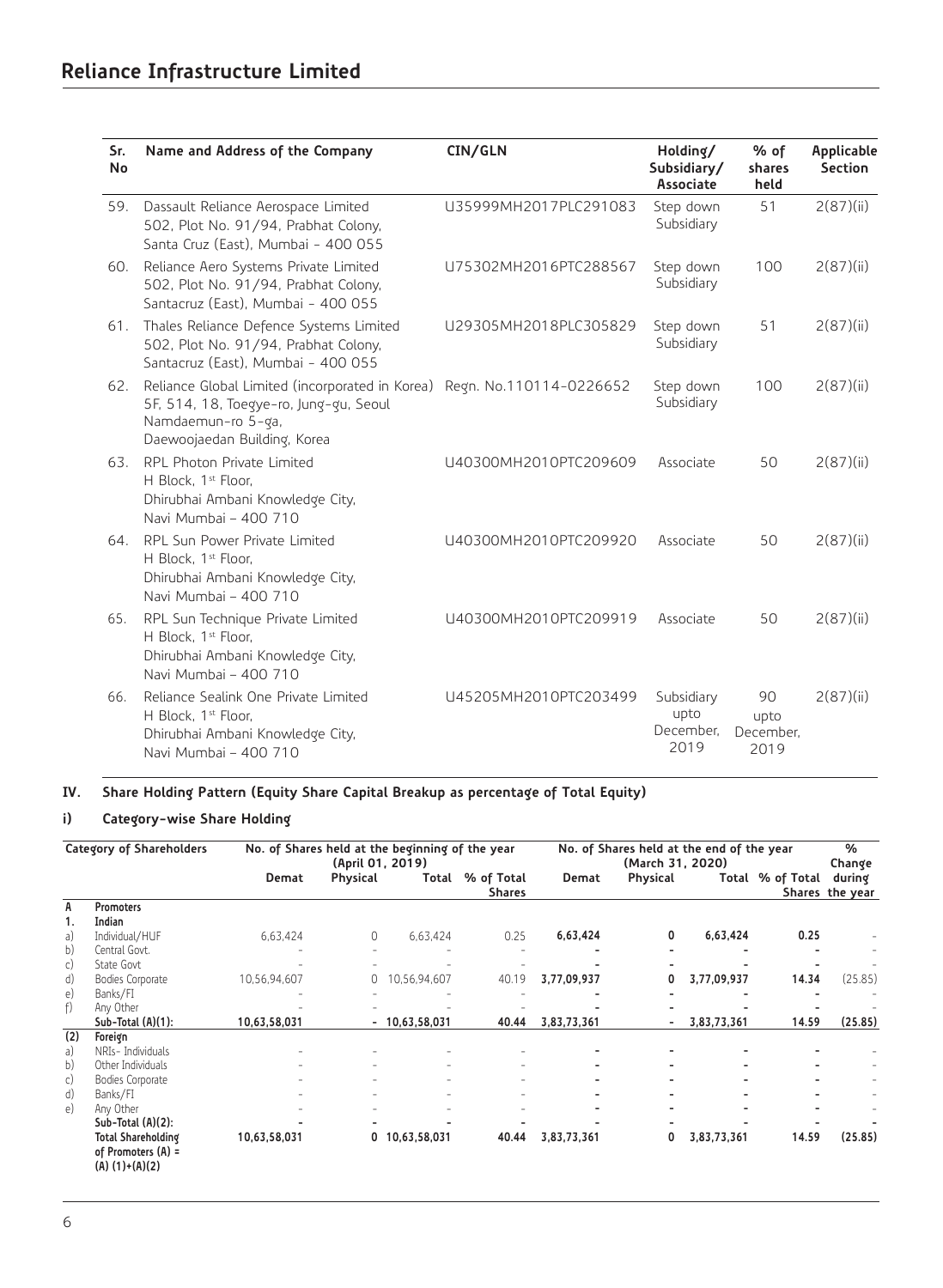|      | Category of Shareholders                      |                            |                              | No. of Shares held at the beginning of the year |                            | No. of Shares held at the end of the year |                              |                            | $\frac{9}{6}$           |                           |
|------|-----------------------------------------------|----------------------------|------------------------------|-------------------------------------------------|----------------------------|-------------------------------------------|------------------------------|----------------------------|-------------------------|---------------------------|
|      |                                               | Demat                      | (April 01, 2019)<br>Physical |                                                 | Total % of Total<br>Shares | Demat                                     | (March 31, 2020)<br>Physical |                            | Total % of Total during | Change<br>Shares the year |
| B.   | Public Shareholding                           |                            |                              |                                                 |                            |                                           |                              |                            |                         |                           |
| (1)  | Institutions                                  |                            |                              |                                                 |                            |                                           |                              |                            |                         |                           |
| a)   | Mutual Funds/UTI                              | 36.51.586                  | 17.615                       | 36,69,201                                       | 1.40                       | 16,979                                    | 17.592                       | 34,571                     | 0.01                    | (1.39)                    |
| b)   | Banks/FI                                      | 57,24,550                  | 7.119                        | 57,31,669                                       | 2.18                       | 1,21,98,690                               | 6.651                        | 1,22,05,341                | 4.64                    | 2.46                      |
| c)   | Central Govt.                                 | 69,398                     | 61,810                       | 1,31,208                                        | 0.05                       | 69,369                                    | 60,209                       | 1,29,578                   | 0.05                    | $\sim$                    |
| d)   | State Govt                                    | $\sim$                     | $\sim$                       |                                                 | $\overline{\phantom{a}}$   |                                           | $\blacksquare$               |                            | $\blacksquare$          |                           |
| e)   | Venture Capital Funds                         |                            | $\sim$                       |                                                 | $\sim$                     |                                           |                              |                            | $\blacksquare$          |                           |
| f)   | Insurance Companies                           | 1,28,22,092<br>7,97,50,088 | 135<br>3,383                 | 1,28,22,227<br>7,97,53,471                      | 4.88<br>30.33              | 1,24,54,416<br>3,47,40,004                | 135<br>2,883                 | 1,24,54,551<br>3,47,42,887 | 4.74<br>13.21           | (0.14)<br>(17.12)         |
| g)   | Foreign Institutional<br>Investors            |                            |                              |                                                 |                            |                                           |                              |                            |                         |                           |
| h)   | Foreign Venture                               |                            |                              |                                                 |                            |                                           |                              |                            |                         |                           |
|      | Capital Funds                                 |                            |                              |                                                 |                            |                                           |                              |                            |                         |                           |
| i)   | Others (specify)                              |                            |                              |                                                 |                            |                                           |                              |                            |                         |                           |
|      | Sub-Total (B)(1):                             | 10,20,17,714               |                              | 90,062 10,21,07,776                             | 38.84                      | 5,94,79,458                               | 87.470                       | 5,95,66,928                | 22.65                   | (16.19)                   |
| (2)  | Non-Institutions                              |                            |                              |                                                 |                            |                                           |                              |                            |                         |                           |
| a)   | <b>Bodies Corporate</b>                       |                            |                              |                                                 |                            |                                           |                              |                            |                         |                           |
| i)   | Indian                                        | 94,33,398                  | 73,671                       | 95,07,069                                       | 3.61                       | 3,32,61,269                               | 72,226                       | 3, 33, 33, 495             | 12.67                   | 9.06                      |
| ii)  | Overseas                                      | 6.813                      | 1.361                        | 8.174                                           |                            | 6,813                                     | 1,361                        | 8,174                      |                         |                           |
| b)   | <b>Individuals</b>                            |                            |                              |                                                 |                            |                                           |                              |                            |                         |                           |
| i.   | Individual                                    | 2,93,93,325                | 26,97,897                    | 3,20,91,222                                     | 12.20                      | 6,53,08,185                               | 24,58,397                    | 6,77,66,582                | 25.78                   | 13.58                     |
|      | shareholders holding                          |                            |                              |                                                 |                            |                                           |                              |                            |                         |                           |
|      | nominal share capital                         |                            |                              |                                                 |                            |                                           |                              |                            |                         |                           |
| ï.   | up to ₹1 lakh.                                |                            |                              |                                                 |                            |                                           |                              |                            |                         | 17.65                     |
|      | Individual                                    | 51,94,793                  | 30.635                       | 52,25,428                                       | 1.99                       | 5, 16, 38, 514                            | 30,635                       | 5,16,69,149                | 19.64                   |                           |
|      | shareholders holding<br>nominal share capital |                            |                              |                                                 |                            |                                           |                              |                            |                         |                           |
|      | in excess of $\overline{\tau}$ 1 lakh.        |                            |                              |                                                 |                            |                                           |                              |                            |                         |                           |
| c)   | Others (specify)                              |                            |                              |                                                 |                            |                                           |                              |                            |                         |                           |
| i)   | NRIs/OCBs                                     | 16,61,738                  | 1,63,817                     | 18,25,555                                       | 0.69                       | 77,32,187                                 | 1,48,878                     | 78,81,065                  | 3.00                    | 2.31                      |
| ii.) | Clearing Members                              | 19.47.420                  | $\overline{\phantom{a}}$     | 19.47.420                                       | 0.74                       | 20,66,334                                 | $\overline{\phantom{a}}$     | 20,66,334                  | 0.79                    | 0.05                      |
|      | Sub-Total (B)(2):                             | 4,76,37,487                | 29,67,381                    | 5,06,04,868                                     |                            | 19.24 16,00,13,302                        |                              | 27,11,497 16,27,24,799     | 61.88                   | 42.64                     |
|      | <b>Total Public</b>                           | 14,96,55,201               |                              | 30,57,443 15,27,12,644                          |                            | 58.07 21,94,92,760                        |                              | 27,98,967 22,22,91,727     | 84.53                   | 26.46                     |
|      | Shareholding                                  |                            |                              |                                                 |                            |                                           |                              |                            |                         |                           |
|      | $(B) = (B) (1)+(B)(2)$                        |                            |                              |                                                 |                            |                                           |                              |                            |                         |                           |
| C.   | Non Promoters Non Public                      |                            |                              |                                                 |                            |                                           |                              |                            |                         |                           |
| (1)  | Shares held by                                | 34,69,325                  | $\overline{\phantom{a}}$     | 34,69,325                                       | 1.32                       | 18,74,912                                 |                              | 18,74,912                  | 0.71                    | (0.61)                    |
|      | Custodian for GDRs                            |                            |                              |                                                 |                            |                                           |                              |                            |                         |                           |
| (2)  | ESOS Trust*                                   | 4,50,000                   |                              | 4,50,000                                        | 0.17                       | 4.50.000                                  |                              | 4.50.000                   | 0.17                    |                           |
|      | <b>Total Non Promoters</b>                    | 39,19,325                  | 0                            | 39,19,325                                       | 1.49                       | 23,24,912                                 | 0                            | 23,24,912                  | 0.88                    | (0.61)                    |
|      | Non Public                                    |                            |                              |                                                 |                            |                                           |                              |                            |                         |                           |
|      | Shareholding<br>$(C) = (C) (1)+(C)(2)$        |                            |                              |                                                 |                            |                                           |                              |                            |                         |                           |
|      | Grand Total (A+B+C)                           | 25,99,32,557               |                              | 30,57,443 26,29,90,000                          |                            | 100.00 26,01,91,033                       |                              | 27,98,967 26,29,90,000     | 100.00                  |                           |
|      | $\sim$<br>1.1.1.1.1                           |                            | $\sim$ $\sim$ $\sim$ $\sim$  |                                                 | $= 0.00$                   |                                           |                              |                            |                         |                           |

(\*With effect from December 1, 2015 shares held by RInfra ESOS Trust have been shown under Non Promoter-Non Public category as per Listing Regulations.)

# **(ii) Shareholding of Promoters**

| <b>Shareholders Name</b><br>Sr.<br>No. |                                                                | Shareholding at the beginning of the year<br>(April 01, 2019) |                                                  |                                                           | Shareholding at the end of the year<br>(March 31, 2020) | Per cent<br>change in                            |                                                          |                                    |
|----------------------------------------|----------------------------------------------------------------|---------------------------------------------------------------|--------------------------------------------------|-----------------------------------------------------------|---------------------------------------------------------|--------------------------------------------------|----------------------------------------------------------|------------------------------------|
|                                        |                                                                | No. of<br><b>Shares</b>                                       | % of Total<br><b>Shares</b><br>of the<br>Company | % of Shares<br>Pledged/<br>encumbered to<br>total shares* | No. of<br><b>Shares</b>                                 | % of Total<br><b>Shares</b><br>of the<br>Company | % of Shares<br>Pledged/<br>encumbered<br>to total shares | shareholding<br>during the<br>year |
| 1.                                     | Project Ventures and<br>Reliance<br>Management Private Limited | 8.80.29.932                                                   | 33.47                                            | 33.17                                                     | 2.77.09.937                                             | 10.54                                            | 5.84                                                     | (22.93)                            |
| 2                                      | Reliance Big Private Limited                                   | 1.68.00.000                                                   | 6.39                                             | 6.27                                                      | 1.00.00.000                                             | 3.80                                             | 3.80                                                     | (2.59)                             |
| 3.                                     | Reliance Innoventures Private<br>Limited                       | 8.64.675                                                      | 0.33                                             | 0.33                                                      |                                                         |                                                  | -                                                        | (0.33)                             |
| 4.                                     | Smt. Kokila D Ambani                                           | 2.74.937                                                      | 0.10                                             | -                                                         | 2.74.937                                                | 0.10                                             | $\overline{\phantom{a}}$                                 |                                    |
| 5.                                     | Shri Anil D Ambani                                             | 1.39.437                                                      | 0.05                                             | $\overline{\phantom{0}}$                                  | 1.39.437                                                | 0.05                                             |                                                          |                                    |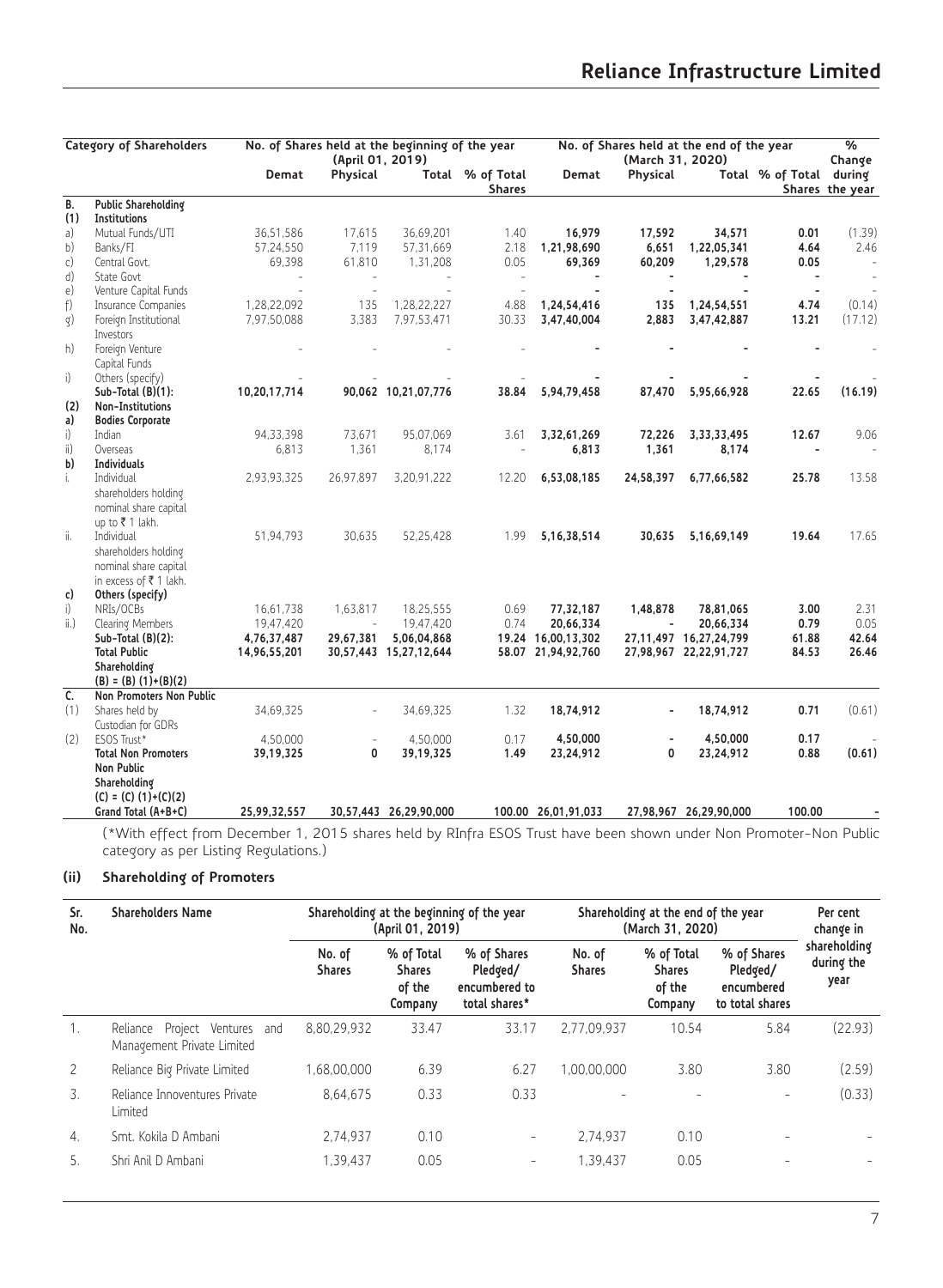| Sr.<br>No. | <b>Shareholders Name</b>  |                         | (April 01, 2019)                                 | Shareholding at the beginning of the year                 |                         | Shareholding at the end of the year<br>(March 31, 2020) | Per cent<br>change in                                    |                                    |
|------------|---------------------------|-------------------------|--------------------------------------------------|-----------------------------------------------------------|-------------------------|---------------------------------------------------------|----------------------------------------------------------|------------------------------------|
|            |                           | No. of<br><b>Shares</b> | % of Total<br><b>Shares</b><br>of the<br>Company | % of Shares<br>Pledged/<br>encumbered to<br>total shares* | No. of<br><b>Shares</b> | % of Total<br><b>Shares</b><br>of the<br>Company        | % of Shares<br>Pledged/<br>encumbered<br>to total shares | shareholding<br>during the<br>year |
| 6.         | Shri Jai Anmol A. Ambani  | 1,25,231                | 0.05                                             | $\overline{\phantom{a}}$                                  | 1.25.231                | 0.05                                                    | $\overline{\phantom{a}}$                                 |                                    |
|            | Smt. Tina A Ambani        | 1.23.812                | 0.05                                             | $\overline{\phantom{a}}$                                  | 1.23.812                | 0.05                                                    | $\overline{\phantom{a}}$                                 |                                    |
| 8.         | Shri Jai Anshul A. Ambani |                         | $\overline{\phantom{a}}$                         | $\overline{\phantom{a}}$                                  |                         | $\overline{\phantom{a}}$                                | $\overline{\phantom{a}}$                                 |                                    |
|            | <b>Total</b>              | 10,63,58,031            | 40.44                                            | 39.77                                                     | 3,83,73,361             | 14.59                                                   | 9.64                                                     | (25.85)                            |

(\*) The term "encumbrance" has the same meaning as assigned to it in Regulation 28(3) of the SEBI (Substantial Acquisition of Shares and Takeovers) Regulations, 2011. Shareholders listed above are promoters as per disclosure received under Regulation 30 (2) of the SEBI (Substantial Acquisition of Shares and Takeovers) Regulations, 2011, as on March 31, 2020.

# **(iii) Change in Promoters' Shareholding**

| Reliance Project Ventures and Management<br><b>Private Limited</b>                                                                                                              | Shareholding at the<br>beginning of the year |                                        | <b>Cumulative Shareholding</b><br>during the year |                                        |  |
|---------------------------------------------------------------------------------------------------------------------------------------------------------------------------------|----------------------------------------------|----------------------------------------|---------------------------------------------------|----------------------------------------|--|
|                                                                                                                                                                                 | No. of<br><b>Shares</b>                      | % of total<br>shares of the<br>Company | No. of<br><b>Shares</b>                           | % of total<br>shares of the<br>Company |  |
| At the beginning of the year                                                                                                                                                    | 8.80.29.932                                  | 33.47                                  |                                                   |                                        |  |
| Date wise Increase/Decrease in Promoters<br>Shareholding during the year specifying the<br>reasons for increase/decrease (e.g. allotment/<br>transfer/bonus /sweat equity etc): | Date                                         | Increase/<br>(Decrease)                |                                                   |                                        |  |

| Invoke                 | 07/06/2019 | (20,00,000)      | 8,60,29,932 | 32.71 |
|------------------------|------------|------------------|-------------|-------|
| Invoke                 | 13/06/2019 | (14,89,000)      | 8,45,40,932 | 32.15 |
| Invoke                 | 14/11/2019 | (5,00,000)       | 8,40,40,932 | 31.96 |
| Invoke                 | 15/11/2019 | (20,00,000)      | 8,20,40,932 | 31.20 |
| Invoke                 | 18/11/2019 | (10,00,000)      | 8,10,40,932 | 30.82 |
| Invoke                 | 21/11/2019 | (10,00,000)      | 8,00,40,932 | 30.43 |
| Invoke                 | 22/11/2019 | (10,00,000)      | 7,90,40,932 | 30.05 |
| Invoke                 | 25/11/2019 | (10,00,000)      | 7,80,40,932 | 29.67 |
| Invoke                 | 26/11/2019 | (10,00,000)      | 7,70,40,932 | 29.29 |
| Invoke                 | 27/11/2019 | (10,00,000)      | 7,60,40,932 | 28.91 |
| Invoke                 | 28/11/2019 | (35,00,000)      | 7,25,40,932 | 27.58 |
| Reversal of Invoke     | 05/12/2019 | 50,000           | 7,25,90,932 | 27.60 |
| Invoke                 | 08/01/2020 | (1, 71, 00, 000) | 5,54,90,932 | 21.10 |
| Invoke                 | 09/01/2020 | (10,00,000)      | 5,44,90,932 | 20.72 |
| Invoke                 | 13/01/2020 | (20,00,000)      | 5,24,90,932 | 19.96 |
| Invoke                 | 15/01/2020 | (20,00,000)      | 5,04,90,932 | 19.20 |
| Invoke                 | 16/01/2020 | (25,00,000)      | 4,79,90,932 | 18.25 |
| Invoke                 | 24/03/2020 | (2,02,80,995)    | 2,77,09,937 | 10.54 |
| At the end of the year |            |                  | 2,77,09,937 | 10.54 |
|                        |            |                  |             |       |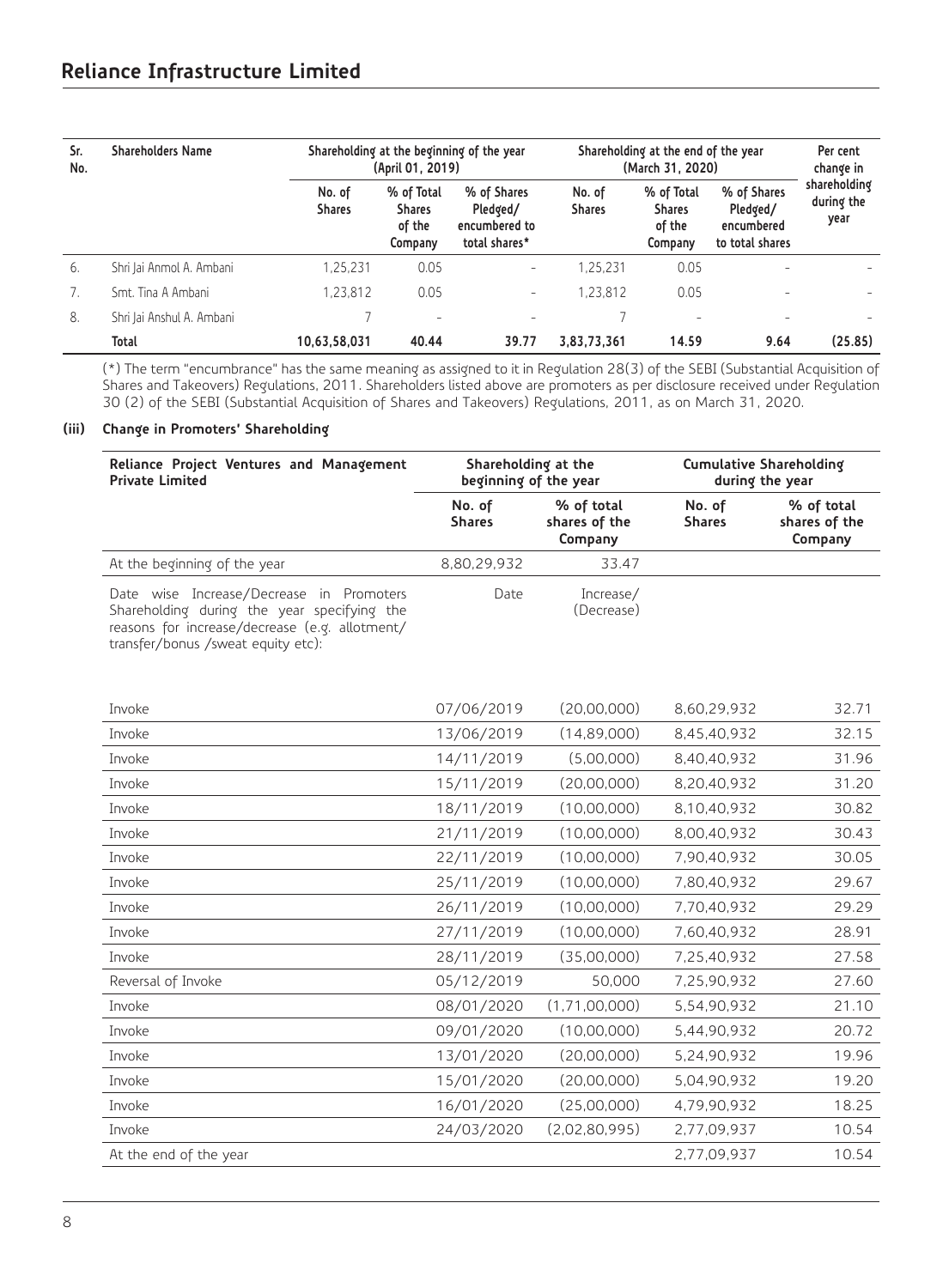| Reliance Big Private Limited                                                                                                                                                     | Shareholding at the<br>beginning of the year |                                        | <b>Cumulative Shareholding</b><br>during the year |                                        |  |
|----------------------------------------------------------------------------------------------------------------------------------------------------------------------------------|----------------------------------------------|----------------------------------------|---------------------------------------------------|----------------------------------------|--|
|                                                                                                                                                                                  | No. of<br><b>Shares</b>                      | % of total<br>shares of the<br>Company | No. of<br><b>Shares</b>                           | % of total<br>shares of the<br>Company |  |
| At the beginning of the year                                                                                                                                                     | 1,68,00,000                                  | 6.39                                   |                                                   |                                        |  |
| Increase/Decrease in Promoters<br>Datewise<br>Shareholding during the year specifying the<br>reasons for increase/decrease (e.g. allotment/<br>transfer/bonus/sweat equity etc): | Date                                         | Increase/<br>(Decrease)                |                                                   |                                        |  |
| Invoke                                                                                                                                                                           | 15/01/2020                                   | (40.00.000)                            | 1.28.00.000                                       | 4.87                                   |  |
| Invoke                                                                                                                                                                           | 16/01/2020                                   | (15.00.000)                            | 1.13.00.000                                       | 4.30                                   |  |
| Invoke                                                                                                                                                                           | 24/03/2020                                   | (13.00.000)                            | 1,00,00,000                                       | 3.80                                   |  |
| At the end of the year                                                                                                                                                           | 31/03/2020                                   |                                        | 1.00.00.000                                       | 3.80                                   |  |

| <b>Reliance Innoventures Private Limited</b>                                                                                                                                     | Shareholding at the<br>beginning of the year |                                        | <b>Cumulative Shareholding</b><br>during the year |                                        |  |
|----------------------------------------------------------------------------------------------------------------------------------------------------------------------------------|----------------------------------------------|----------------------------------------|---------------------------------------------------|----------------------------------------|--|
|                                                                                                                                                                                  | No. of<br><b>Shares</b>                      | % of total<br>shares of the<br>Company | No. of<br><b>Shares</b>                           | % of total<br>shares of the<br>Company |  |
| At the beginning of the year                                                                                                                                                     | 8.64.675                                     | 0.33                                   |                                                   |                                        |  |
| Increase/Decrease in Promoters<br>Datewise<br>Shareholding during the year specifying the<br>reasons for increase/decrease (e.g. allotment/<br>transfer/bonus/sweat equity etc): | Date                                         | Increase/<br>(decrease)                |                                                   |                                        |  |
| Invoke                                                                                                                                                                           | 16/01/2020                                   | (8.00.000)                             | 64.675                                            | 0.02                                   |  |
| Invoke                                                                                                                                                                           | 23/01/2020                                   | (64.675)                               |                                                   |                                        |  |
| At the end of the year                                                                                                                                                           | 31/03/2020                                   |                                        |                                                   |                                        |  |

**(iv) Shareholding Pattern of top ten Shareholders (other than Directors, Promoters and Holders of GDRs)**

| Sr.<br>No.     | For Each of the Top 10 Shareholders                                            | Shareholding at the<br>(April 1, 2019) | beginning of the year                  | Increase/<br>(Decrease) | Shareholding at the<br>end of the year<br>(March 31, 2020) |                                        |  |
|----------------|--------------------------------------------------------------------------------|----------------------------------------|----------------------------------------|-------------------------|------------------------------------------------------------|----------------------------------------|--|
|                |                                                                                | No. of Shares                          | % of total<br>shares of the<br>Company | No. of<br><b>Shares</b> | No. of Shares                                              | % of total<br>shares of the<br>Company |  |
|                | Housing<br>Development<br>Finance<br>Corporation Limited                       |                                        |                                        | 2,15,80,995             | 2,15,80,995                                                | 8.21                                   |  |
| 2              | Indusind Bank Ltd.                                                             | 38,83,008                              | 1.48                                   | 75.47.395               | 1,14,30,403                                                | 4.35                                   |  |
| 3              | Pimco Equity Series Pimco<br>Rae<br>Emerging<br>Fundamental<br>Markets<br>Fund | 6,11,487                               | 0.23                                   | 77.92.377               | 84.03.864                                                  | 3.20                                   |  |
| $\overline{4}$ | Life Insurance Corporation Of India                                            | 73.57.606                              | 2.80                                   | (3.67.676)              | 69.89.930                                                  | 2.66                                   |  |
| 5              | Merrill Lynch Markets Singapore Pte.<br>Ltd                                    | 4,58,622                               | 0.17                                   | 34,50,385               | 39,09,007                                                  | 1.49                                   |  |
| 6              | Copthall Mauritius Investment Ltd.                                             | 32,05,843                              | 1.22                                   | 3.71.741                | 35.77.584                                                  | 1.36                                   |  |
| 7              | The Oriental Insurance<br>Company<br>Limited                                   | 25,73,685                              | 0.98                                   | -                       | 25.73.685                                                  | 0.98                                   |  |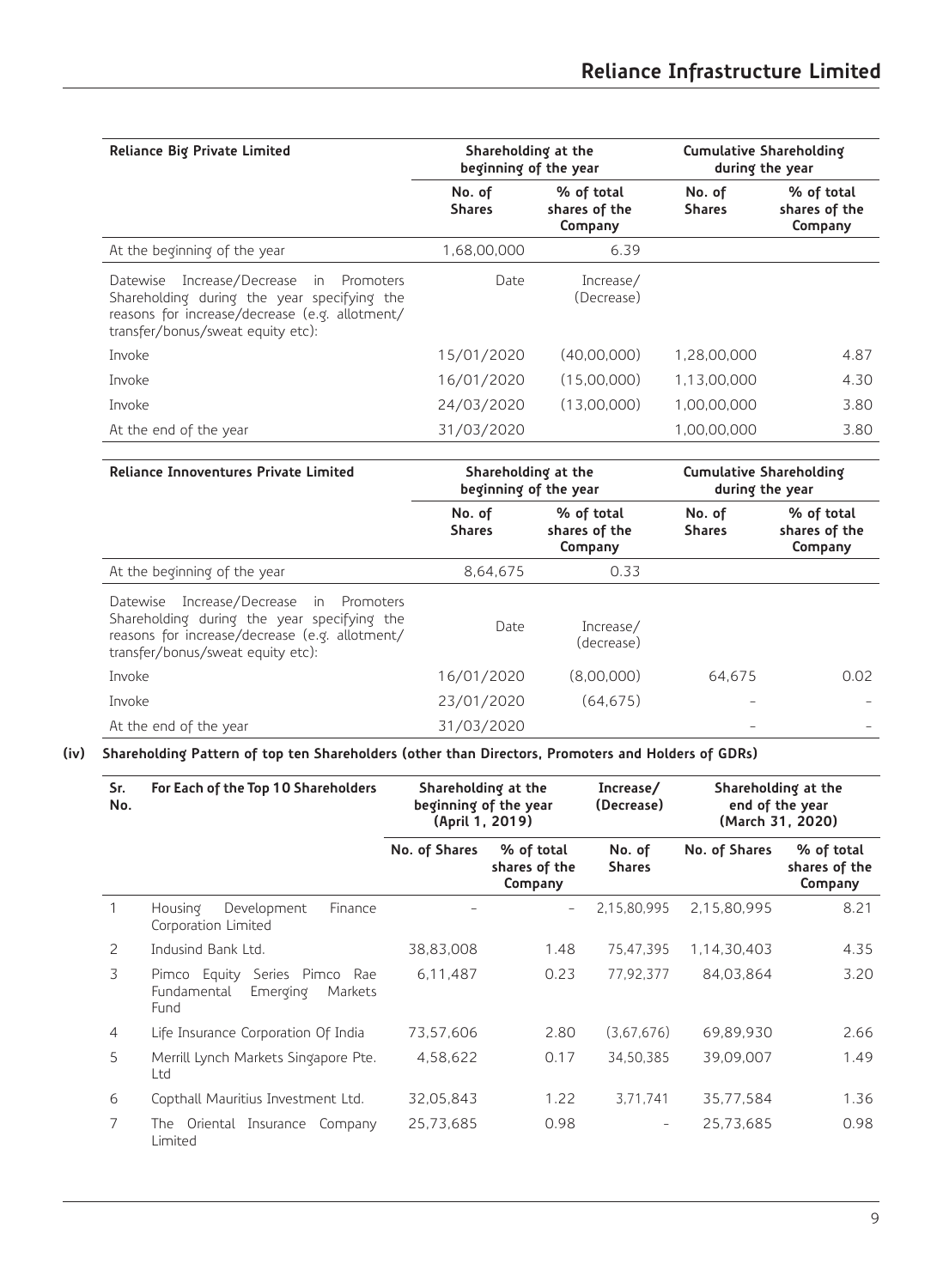| Sr.<br>No.        | For Each of the Top 10 Shareholders                      | Shareholding at the<br>beginning of the year<br>(April 1, 2019) |                                        | Increase/<br>(Decrease)  |               | Shareholding at the<br>end of the year<br>(March 31, 2020) |
|-------------------|----------------------------------------------------------|-----------------------------------------------------------------|----------------------------------------|--------------------------|---------------|------------------------------------------------------------|
|                   |                                                          | No. of Shares                                                   | % of total<br>shares of the<br>Company | No. of<br><b>Shares</b>  | No. of Shares | % of total<br>shares of the<br>Company                     |
| 8                 | Sherwin Savio Joseph Nazareth                            | 1,16,890                                                        | 0.04                                   | 21,12,200                | 22,29,090     | 0.85                                                       |
| 9                 | The New India Assurance Company<br>Limited               | 21,82,031                                                       | 0.83                                   | $\overline{\phantom{0}}$ | 21,82,031     | 0.83                                                       |
| 10                | Metis Equity Trust                                       | 43,627                                                          | 0.02                                   | 19,49,654                | 19,93,281     | 0.76                                                       |
| 11                | Public<br>Employees'<br>California<br>Retirement System  | 32,80,695                                                       | 1.25                                   | (16,00,031)              | 16,80,664     | 0.64                                                       |
| $12 \overline{ }$ | Nordea 1 Sicav - Stable Return Fund                      | 1,01,18,346                                                     | 3.85                                   | (1,01,18,346)            |               |                                                            |
| 13                | Morgan Stanley France S.A.                               | 47,60,501                                                       | 1.81                                   | (47,60,501)              |               |                                                            |
| 14                | Kbc Equity Fund                                          | 39,01,765                                                       | 1.48                                   | (39,01,765)              |               |                                                            |
| 15                | Stichting Depositary Apg Emerging<br>Markets Equity Pool | 30,28,463                                                       | 1.15                                   | (30, 28, 463)            |               |                                                            |
| 16                | Poom World Equity B. V. (Gepfeem)                        | 27,94,927                                                       | 1.06                                   | (27, 94, 927)            |               |                                                            |

Note : The date wise increase or decrease in shareholding of top 10 shareholders is available on the 'Investor Relations' section of the website of the Company at www.rinfra.com.

#### **(v) Shareholding of Directors and Key Managerial Personnel (KMPs)**

- 1. Shri Anil D. Ambani, Chairman of the Company held 1,39,437 (0.05%) equity shares at the beginning of the year i.e. April 01, 2019 and end of the year March 31, 2020.
- 2. Shri Jai Anmol Anil Ambani held 1,25,231 (0.05%) equity shares during his tenure of appointment as Additional Director from October 09, 2019 to January 31, 2020. Shri Jai Anshul Anil Ambani held 7 of equity shares during the tenure of his appointment as Additional Director from October 09, 2019 to January 31, 2020.
- 3. Shri S Seth, Shri S S Kohli, Lt. Gen. Syed Ata Hasnain (Retd.) (Appointed on October 09, 2019 and ceased to be a Director on March 18, 2020), Ms. Manjari Kacker (Appointed on June 14, 2019), Shri K Ravikumar and Shri B C Patnaik (Ceased to be a Director on September 30, 2019) Directors of the Company did not hold any equity shares at the beginning and at end of the year March 31, 2020.
- 4. Ms. Ryna Karani, Director of the Company, held 100 equity shares at the beginning and end of the year March 31, 2020.
- 5. The Key Managerial Personnel of the Company, Shri Lalit Jalan, CEO (superannuated on April 06, 2019) held 68 equity shares during his tenure, while Shri Punit Garg, Executive Director and CEO (Appointed on April 06, 2019) held 1500, equity shares at the time of his appointment and at the end of the year March 31, 2020. Shri Sridhar Narasimhan, CFO held 4 equity shares at the beginning and end of the year March 31, 2020. Shri Anil C Shah, Company Secretary and Compliance Officer of the Company (superannuated on August 15, 2019) held 2 shares during his tenure.

 Shri Paresh Rathod, Company Secretary and Compliance Officer with effect from August 16, 2019 held 2 equity shares at the time of his appointment and at the end of the year March 31, 2020.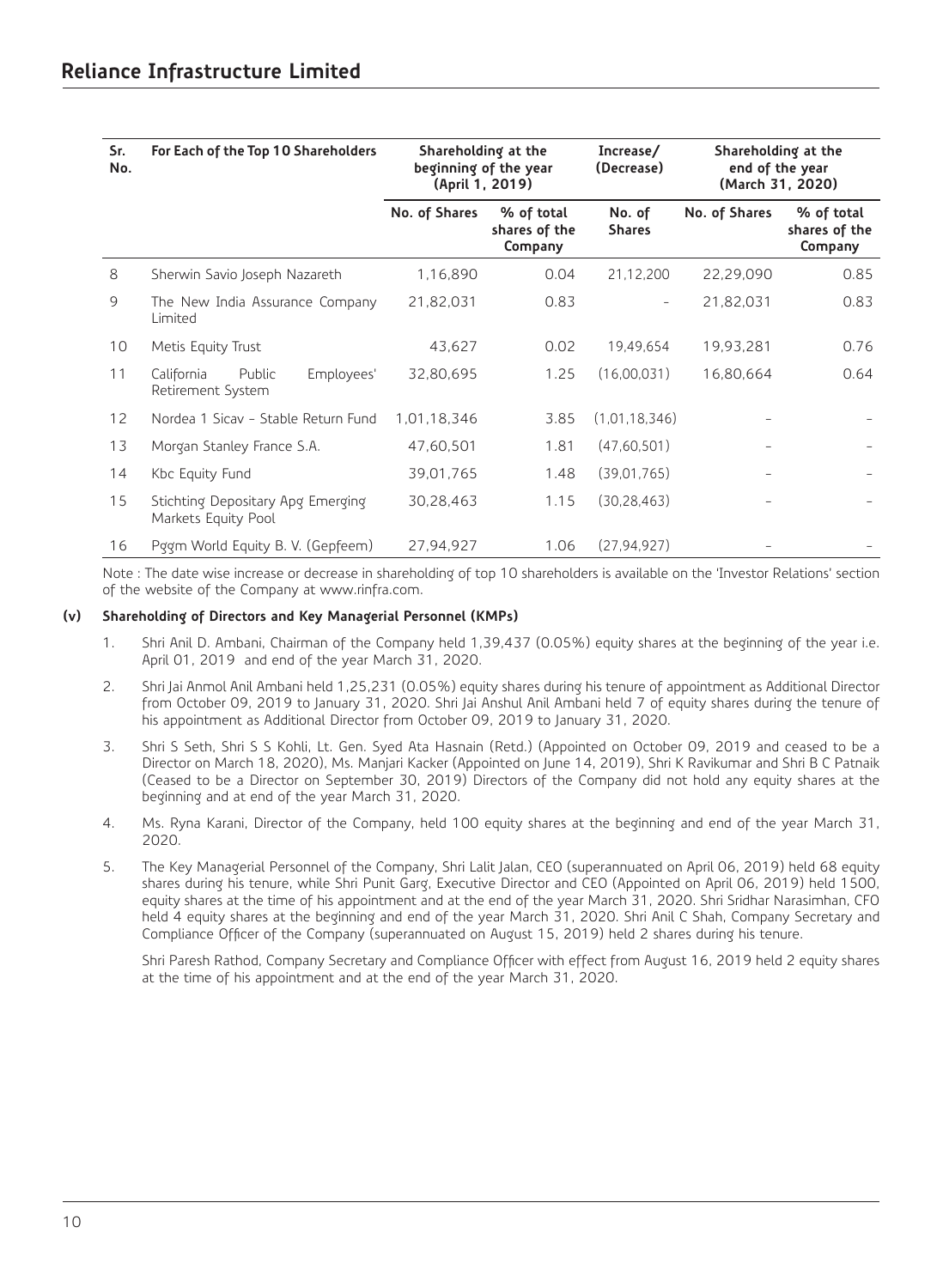# **V. INDEBTEDNESS**

Indebtedness of the Company including interest outstanding/accrued but not due for payment as at March 31, 2020

|           |                                                     |                                            |                           |                 | $(5$ crore)           |
|-----------|-----------------------------------------------------|--------------------------------------------|---------------------------|-----------------|-----------------------|
|           |                                                     | <b>Secured Loans</b><br>excluding deposits | <b>Unsecured</b><br>Loans | <b>Deposits</b> | Total<br>Indebtedness |
|           | Indebtedness at the beginning of the financial year |                                            |                           |                 |                       |
| i)        | Principal Amount                                    | 5.686.83                                   | 562.33                    |                 | 6.249.16              |
| ii)       | Interest due but not paid                           |                                            |                           |                 |                       |
| iii)      | Interest accrued but not due                        | 248.86                                     | 72.69                     |                 | 321.56                |
|           | Total (i+ii+iii)                                    | 5,935.69                                   | 635.03                    |                 | 6.570.72              |
|           | Change in Indebtedness during the financial year    |                                            |                           |                 |                       |
|           | Addition                                            | 789.86                                     | 45.71                     |                 | 835.57                |
| $\bullet$ | Reduction                                           | (795.41)                                   | (339.67)                  |                 | (1, 135.08)           |
|           | Net Change                                          | (5.55)                                     | (293.96)                  |                 | (299.51)              |
|           | Indebtedness at the end of the financial year       |                                            |                           |                 |                       |
| i)        | Principal Amount                                    | 5,528,20                                   | 310.25                    |                 | 5,838.45              |
| ii)       | Interest due but not paid                           | 342.81                                     |                           |                 | 342.81                |
| iii)      | Interest accrued but not due                        | 59.13                                      | 30.81                     |                 | 89.94                 |
|           | Total (i+ii+iii)                                    | 5,930.14                                   | 341.06                    |                 | 6.271.20              |

# **VI. Remuneration of Directors and Key Managerial Personnel**

# **A. Remuneration to Managing Director, Whole-time Directors and/or Manager:**

 The remuneration details of Shri Punit Garg, appointed as Executive Director and Chief Executive Officer (CEO) effective April 6, 2019 have been given.

|     |           |                                                                                      |                                                 | (₹ crore)           |
|-----|-----------|--------------------------------------------------------------------------------------|-------------------------------------------------|---------------------|
| Sr. |           | <b>Particulars of Remuneration</b>                                                   | Name of MD/WTD/ Manager                         | <b>Total Amount</b> |
| No. |           |                                                                                      |                                                 |                     |
|     |           |                                                                                      | Shri Punit Garg (Executive Director<br>and CEO) |                     |
| 1.  |           | Gross salary                                                                         |                                                 |                     |
|     | (a)       | Salary as per provisions contained in section<br>$17(1)$ of the Income-tax Act, 1961 | 2.01                                            | 2.01                |
|     | (b)       | Value of perquisites u/s 17(2) Income-tax Act,<br>1961                               | 0.35                                            | 0.35                |
|     | (c)       | Profits in lieu of salary under section $17(3)$<br>Income-tax Act, 1961              |                                                 |                     |
| 2.  |           | Stock Option                                                                         |                                                 |                     |
| 3.  |           | Sweat Equity                                                                         |                                                 |                     |
| 4.  |           | Commission                                                                           |                                                 |                     |
|     |           | - as % of profit                                                                     |                                                 |                     |
|     |           | - others, specify                                                                    |                                                 |                     |
| 5.  |           | Others, please specify                                                               |                                                 |                     |
|     |           | Provident Fund / NPS / Superannuation                                                | 0.19                                            | 0.19                |
|     | Total (A) |                                                                                      | 2.55                                            | 2.55                |
|     |           | Ceiling as per the Act                                                               |                                                 | 40.07               |